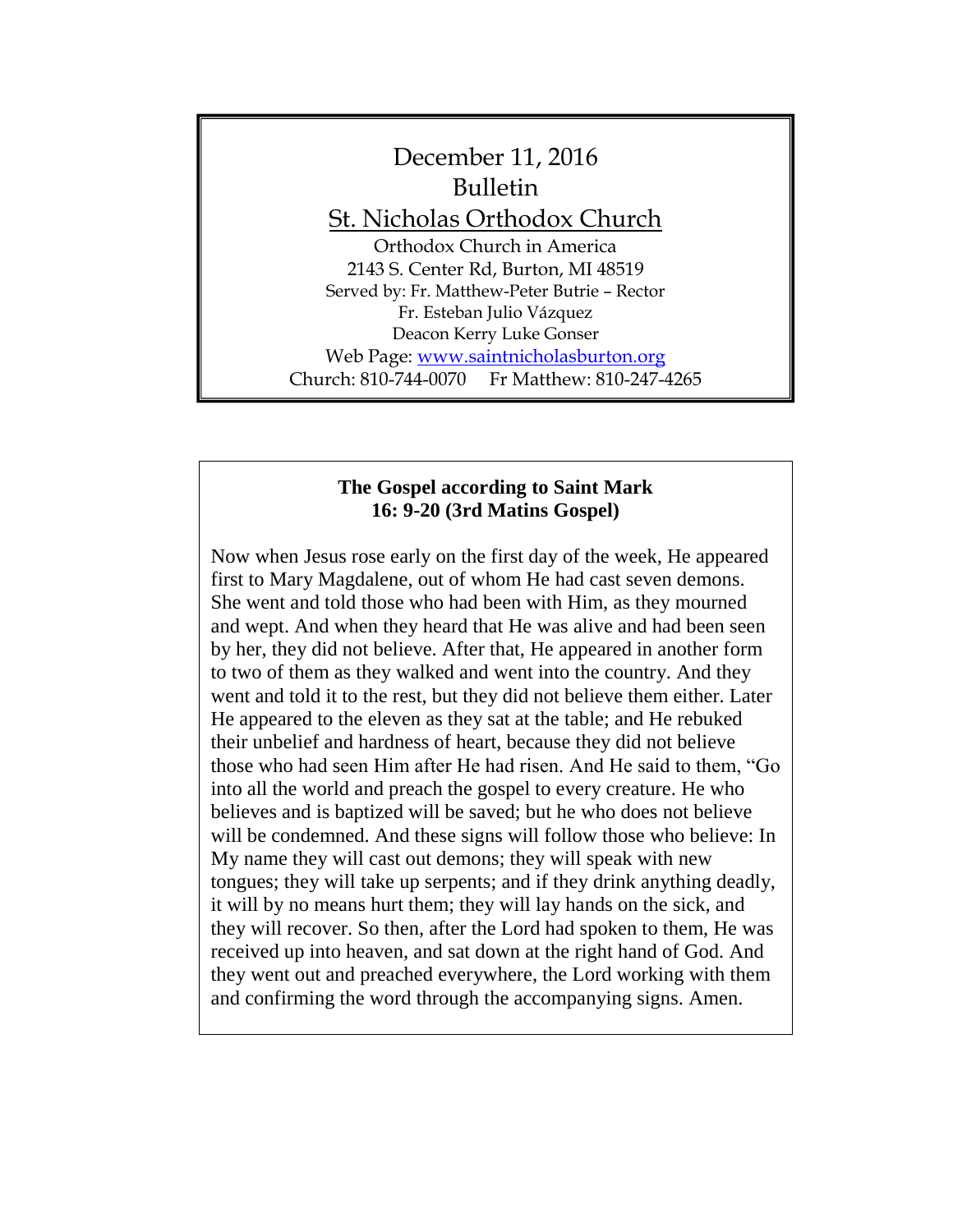**SUNDAY, DECEMBER 11, 2016 25th SUNDAY AFTER PENTECOST — Tone 8. Sunday of the Forefathers. Ven. Daniel the Stylite of Constantinople (489-490). Ven. Nikon the Dry of the Kiev Caves (Near Caves—12th c.). Martyrs Mirax, Acepsius and Aithalas, of Egypt (7th c.). Ven. Luke the New Stylite of Chalcedon (ca. 970-980).**

## **TROPARIA**

**(Tone 8)** Thou didst descend from on high, O Merciful One! Thou didst accept the three day burial to free us from our sufferings! O Lord, our Life and Resurrection: glory to Thee!

**(Tone 2)** Through faith Thou didst justify the Forefathers, / betrothing through them the Church of the gentiles. / These saints exult in glory, / for from their seed came forth a noble fruit: / she who without seed did bear Thee. // By their entreaties, O Christ God, save our souls!

**(Tone 4)** In truth you were revealed to your flock as a rule of faith, a model of meekness, and teacher of abstinence, so you won the heights by humility, and riches by poverty, O Holy Father Nicholas, intercede with Christ God to save our souls.

# **KONTAKION**

**(Tone 3)** The Virgin cometh today to the cave to give birth, ineffably to bring forth the Word Eternal. Therefore, rejoice, O earth, at the message, with the angels and shepherds give glory to Him Who shall appear by His own will as a young child, He Who is from eternity God.

### *The Prokeimenon in the Fourth Tone:* **Blessed art Thou, O Lord, God of our fathers, / and praised and glorified is Thy name forever.**

*v.* **For Thou art just in all that Thou hast done for us.**

# **THE READING FROM THE EPISTLE OF THE HOLY APOSTLE PAUL TO THE COLOSSIANS (3:4-**

**11)** Brethren: When Christ who is our life appears, and then you also will appear with him in glory. Put to death therefore what is earthly in you: fornication, impurity, passion, evil desire, and covetousness, which is idolatry. On account of these the wrath of God is coming. In these you once walked, when you lived in them. But now put them all away: anger, wrath, malice, slander, and foul talk from your mouth. Do not lie to one another, seeing that you have put off the old nature with its practices and have put on the new nature, which is being renewed in knowledge after the image of its creator. Here there cannot be Greek and Jew, circumcised and uncircumcised, barbarian, Scythian, slave, free man, but Christ is all, and in all.

# *Alleluia, Tone 4*

*v.* **Moses and Aaron were among His priests; Samuel also was among those who called on His name.** *v.* **They cried to the Lord and He heard them.**

# **THE HOLY GOSPEL ACCORDING TO SAINT LUKE (14:16-24)**

At that time Jesus said, "A man once gave a great banquet, and invited many; and at the time for the banquet he sent his servant to say to those who had been invited, 'Come; for all is now ready.' But they all alike began to make excuses. The first said to him, 'I have bought a field, and I must go out and see it; I pray you, have me excused.' And another said, 'I have bought five yoke of oxen, and I go to examine them; I pray you, have me excused.' And another said, 'I have married a wife, and therefore I cannot come.' So the servant came and reported this to his master. Then the householder in anger said to his servant, 'Go out quickly to the streets and lanes of the city, and bring in the poor and maimed and blind and lame.' And the servant said, 'Sir, what you commanded has been done, and still there is room.' And the master said to the servant, 'Go out to the highways and hedges, and compel people to come in, that my house may be filled. For I tell you, none of those men who were invited shall taste my banquet."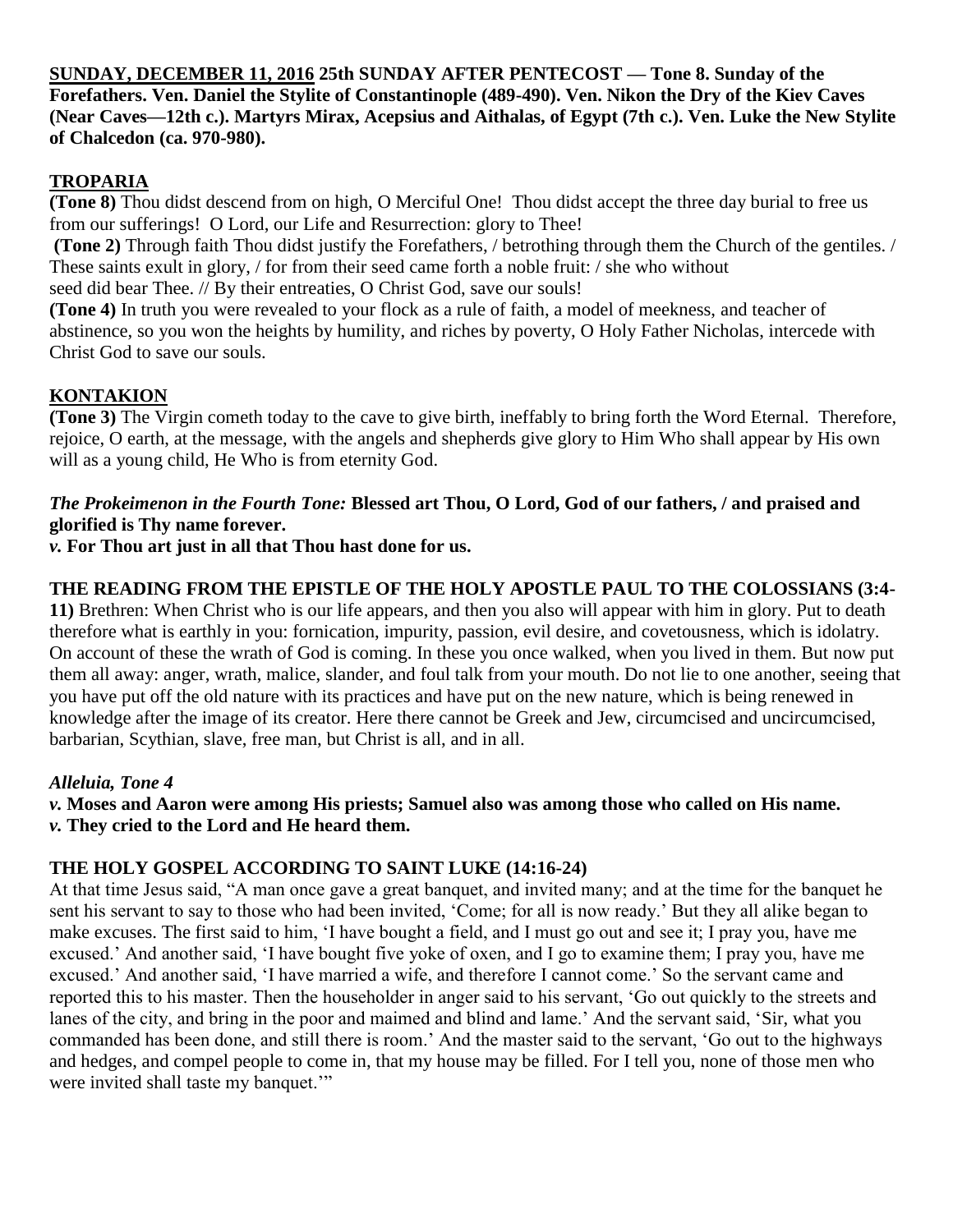# **COMMUNION HYMN** Praise the Lord from the heavens! Praise Him in the highest! Alleluia, Alleluia, Alleluia!

### **Venerable Therapon the Abbot of Monza**

Saint Therapon of Monza was a monk in the monastery of Saint Adrian (May 5) at the River Monza. The monk

began his ascetic deeds in Moscow, and then transferred to the city of Kostroma at the Elevation of the Cross monastery, and was tonsured there.

The pious monks Adrian and Paphnutius, from the monastery of Saint Paul of Obnora (January 10). Seeking solitude, they moved to the Monza and founded a monastery 25 versts from Galich. Saint Therapon transferred to this monastery, where he labored in asceticism until the end of his life. Each day, with the blessing of the igumen, he withdrew into a forest thicket and prayed. By night he read and transcribed copies of spiritually useful books.

In his life he emulated Blessed Basil of Moscow (August 2), whom he called his friend, although personally he never saw him. Even during his life, Saint Therapon was glorified with a gift of wonderworking. Before his death he predicted a year of famine (1601). He surrendered his soul to God in the year 1597. The monastery at the River Monza was called after him the Theraponov.



December 11, 2016

### **CANDLE INTENTIONS FOR THE HEALTH AND BLESSINGS OF**

# **CANDLE INTENTIONS FOR ALL THOSE IN BLESSED REPOSE**

Peter Popoff Alex & Magda Popoff Walter Borkovich-5 yrs Blessed Repose, Memory Eternal Allison and Allison & Family

ဆဲခြီးစ ခရွိပ် ခရိုပ် ခရိုပ် ခရိုပ် ခရိုပ် ခရိုပ် ခရိုပ် ခရိုပ် ခရိုပ် ခရိုပ် ခရိုပ် ခရိုပ် ခရိုပ် ခရိုပ် ခရို

Welcome all of our friends and visitors to St. Nicholas!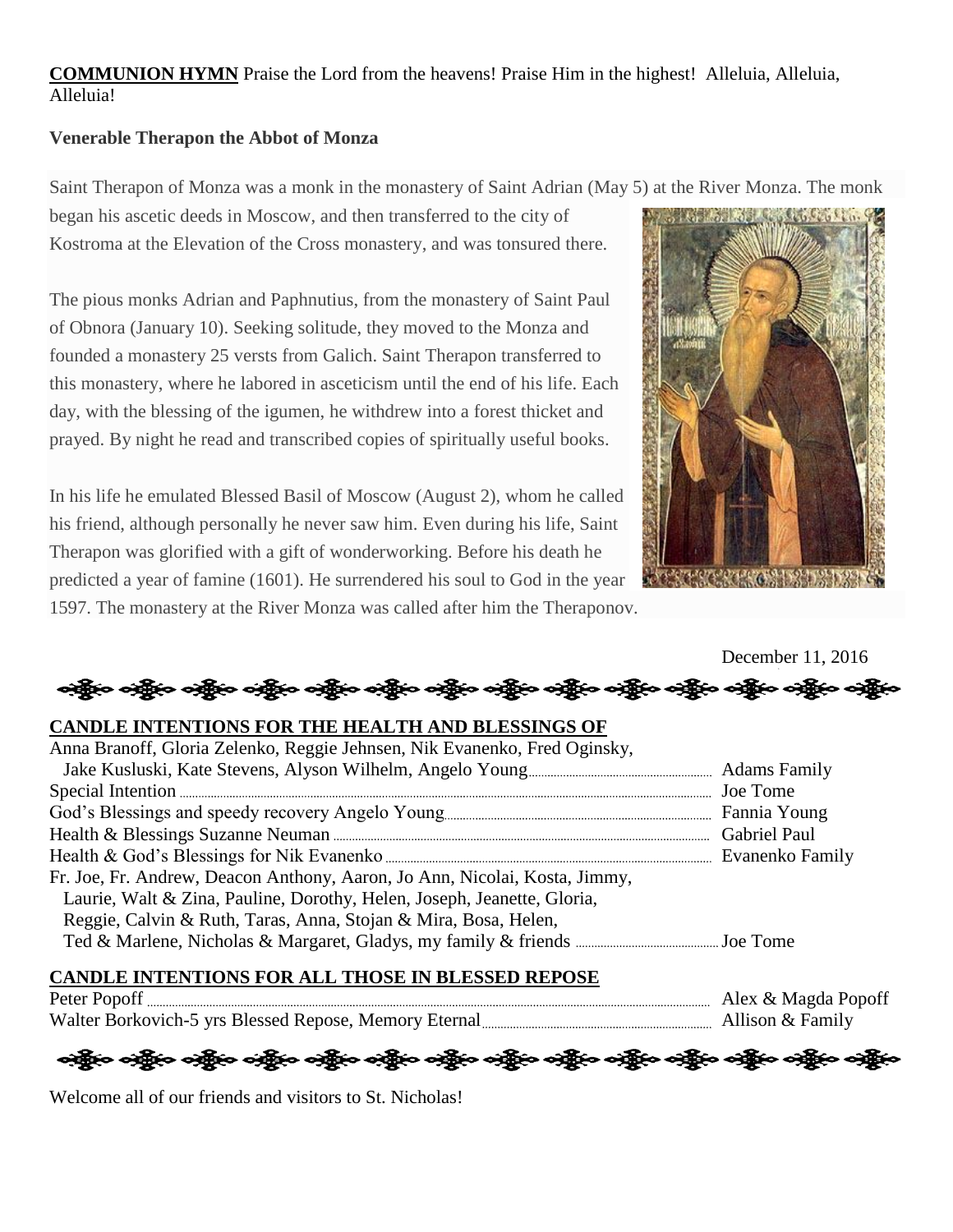**ST. NICHOLAS DAY** Potluck luncheon and visit from St. Nicholas will be held following the Divine Liturgy. Everyone is invited to attend!

**ANGEL TREE** Thank you to all that took cards from the Angel Tree. We are pleased to say that no child was left without an angel from St. Nicholas, as all the cards were taken. We are now in need of volunteers to help sort and package the gifts according to family on Tuesday, December 13 at 1:30 pm. We will also need volunteers to take the gifts to the North End Soup Kitchen on Wednesday, December 14 before 1 pm. If you can help on either or both days, let Debbie know as soon as possible. If you did not bring your gift with you today, we will need it before 1:30 pm on Tuesday.

**PARISH COUNCIL** will meet on Tuesday, December 13 at 6:45 pm, newly elected council members are encouraged to attend. Please call the parish office it you are unable to attend this meeting.

**PLEDGE CARDS** out of the 141 that were mailed out, 53 have been returned.

**2017 CALENDARS** are in the rear of the church. There are two types of calendars this year. Please, only one calendar per family at this time.

**2017 OFFERING ENVELOPES** will be ready next week.

**CHRISTMAS WREATHS** we are in need of a volunteer to pick up the wreaths and garland on Tuesday, December 20 from Carlson's Greenhouse (Torrey Rd in Fenton Township). If you are willing to help us out, please let Debbie know as soon as possible.

## **CHARITY MINISTRIES**

**HOPE IN A BOX** is collecting socks, towels, toiletries and new toys for the month of December. Place the items in the Blue Box in the hall. Catholic Charities Community Closet will distribute the items.

**FOOD DRIVE** Place non-perishable food items in the other blue box in the hall.

**NORTH END SOUP KITCHEN** We serve Thursday, January 5 from 9 am to 1 pm.

**FOCUS DETROIT** our four parishes in Genesee County will be assembling food backpacks for children in Detroit on Thursday, December 15 from 7 to 8 pm. Please take some time to help feed the hungry.

**CHRISTMAS GREETINGS** today is the last day to inform the office, if you wish to have your named included on this year's Christmas greetings list.

5<sup>TH</sup> ANNUAL PAN-ORTHODOX WINTER DINNER to support the Dormition Monastery in Rives Junction will be held on Thursday, January 19 at St. George. We are responsible for the drinks. The guest speaker this year will be our Bishop Alexander speaking on; Pain and Suffering in the Christian Life. Make your reservations now. Informational flyers/Reservation forms are available in the parish hall. If you have any questions or would like to donate see Calvin & Ruth Conrad or call them at 810-793-0101.

**MAINTENANCE** Please call the parish office if you see that something is in need of repair or needs some attention, whether it is here at church or at the parish cemetery. Do not tell other parishioners, by the time it gets to the correct person it may be beyond repair.

*Schedule of services and events for the week of December, 11:*

Monday, December 12

Father in Toledo